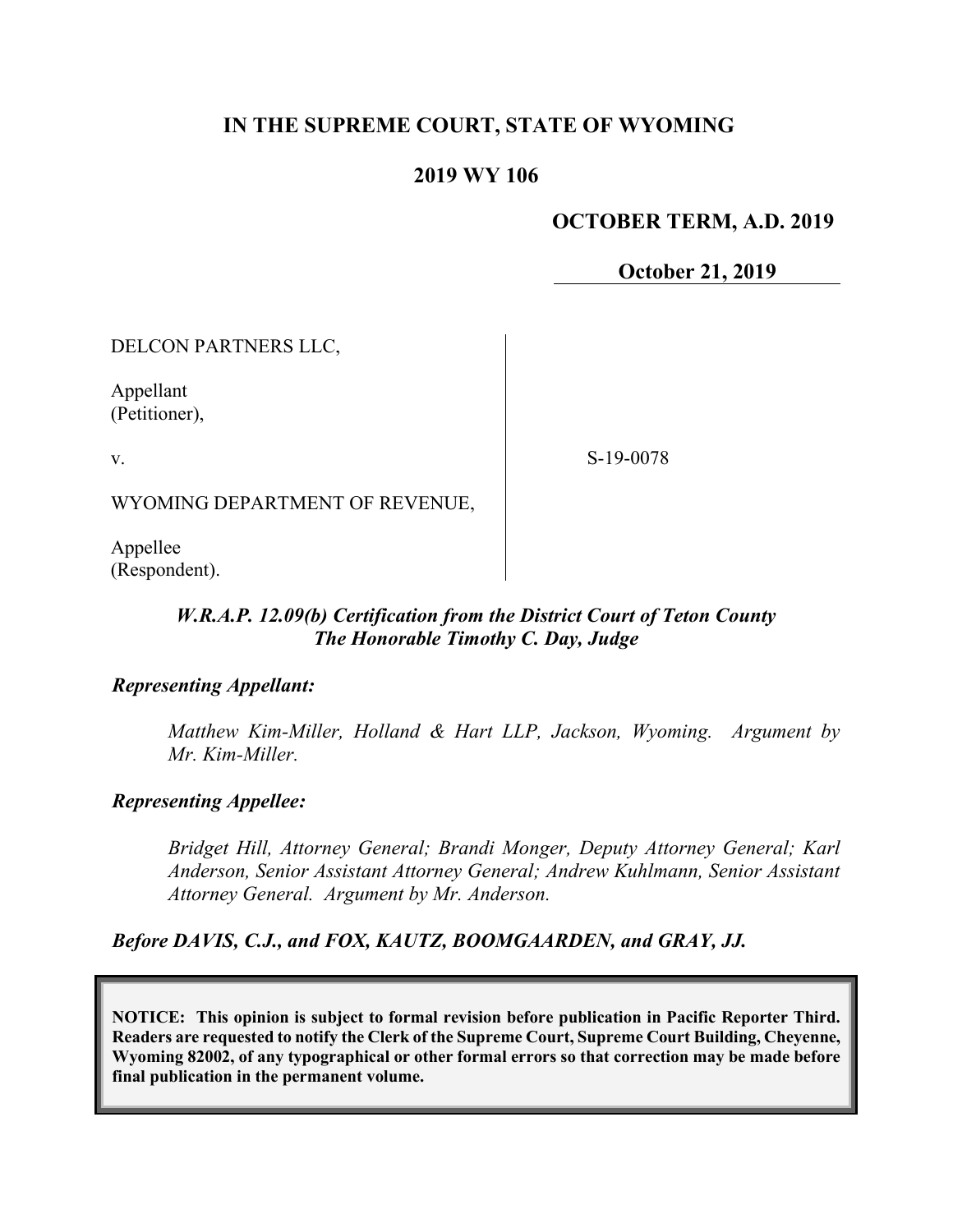#### **FOX, Justice.**

[ $\llbracket \cdot \rrbracket$ ] Delcon Partners, LLC (Delcon) purchased 28% of Delcon, Inc.'s <sup>[1](#page-1-0)</sup> (Seller's) tangible and intangible assets. The Department of Revenue (Department) determined the transaction was not exempt from sales tax because Delcon did not purchase at least 80% of the total value of Seller's assets, which included cash and accounts receivable. Delcon appealed to the Wyoming Board of Equalization (Board), arguing that it made no sense to transfer cash and accounts receivable in a business purchase. The Board affirmed the Department's determination, and the district court certified the case to this Court. We affirm.

#### *ISSUE*

[¶2] Is Delcon's purchase of less than 80% of Seller's assets excluded from the definition of "sale" under Wyo. Stat. Ann. § 39-15-101(a)(vii)(N) and, thus, exempt from sales tax?

## *FACTS*

[¶3] Delcon purchased assets valued at \$1,150,000 from Seller, an HVAC services business. Delcon did not purchase any of Seller's cash, checking and savings accounts, accounts receivable, promissory notes, "or other amounts owing to Seller" for work done prior to the closing. The total value of cash and accounts receivable excluded from the sale was \$3,010,602. The parties agreed that Delcon purchased 28% of Seller's "assets" and "intangible value."

[¶4] Delcon requested that the Department review the transaction to determine whether Wyo. Stat. Ann.  $\S 39-15-101(a)(vii)(N)$  excluded it from the definition of sale, exempting it from sales tax. The section excludes from the definition of "sale":

> $(a)(vii)$  . . . an exchange or transfer of tangible personal property upon which the seller . . . has directly or indirectly paid sales or use tax incidental to:

> > (N) The sale of a business entity when sold to a purchaser of all or not less than eighty percent (80%) of the value of all of the assets which are located in this state of the business entity when the purchaser continues to use the tangible personal property in the operation of an ongoing business entity in this state. . . .

. . .

<span id="page-1-0"></span><sup>&</sup>lt;sup>1</sup> Despite their similar names, Delcon and Seller are unrelated entities.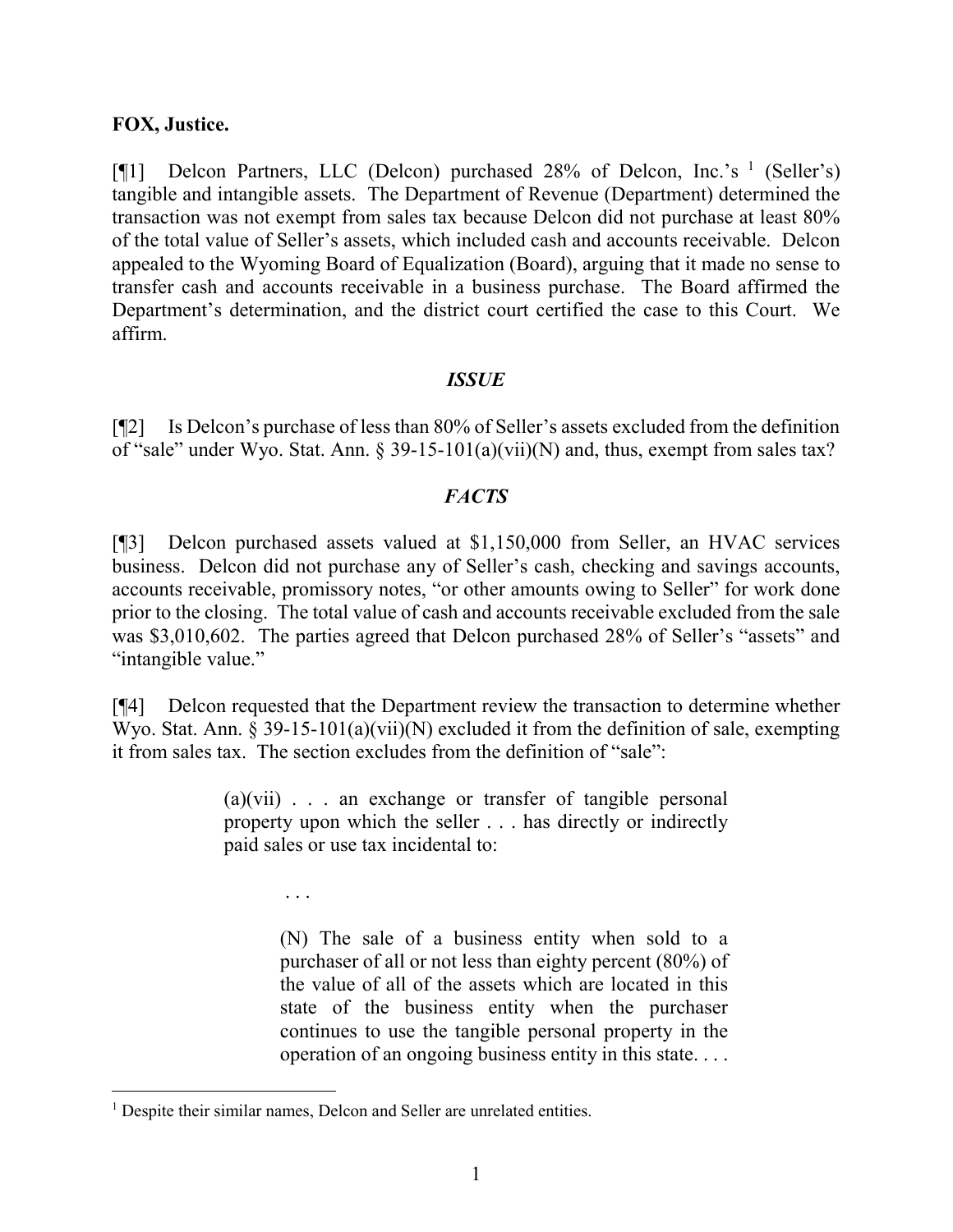Wyo. Stat. Ann. § 39-15-101(a)(vii)(N) (LexisNexis 2019). The Department determined Wyo. Stat. Ann. § 39-15-101(a)(vii)(N) only applies where at least 80% "of the value of all of the assets [of the business entity] which are located in this state" are purchased. Because Delcon had only purchased 28% of Seller's assets, the Department concluded the transaction was a "sale" subject to taxation.

[¶5] Delcon appealed to the Board, arguing: 1) that sales tax should only apply to retail sales of tangible personal property; 2) that Wyo. Stat. Ann.  $\S$  39-15-101(a)(vii)(N) is ambiguous because its language suggests it only applies to sales of equity in a business entity, but its purpose "is to allow parties to engage in asset sales"; and 3) that cash and receivables should not be considered "in evaluating the applicability of sales tax or the 80% Value Exemption" because "a contrary interpretation induces a number of harmful distortions into the Wyoming transactional market, in violation of the sales tax statute's clear policies." The Board affirmed the Department's determination, concluding the plain language of Wyo. Stat. Ann. § 39-15-101(a)(vii)(N) "clearly requires a purchaser to buy at least 80% of all of the seller's assets in Wyoming[.]"

[¶6] Delcon petitioned for judicial review, and the parties jointly moved for an order certifying the petition to this Court. The district court granted the motion, and we accepted the certified case.

# *STANDARD OF REVIEW*

[ $\sqrt{97}$ ] We apply the standards set forth in Wyo. Stat. Ann. § 16-3-114(c) when reviewing an agency decision certified to this Court under W.R.A.P. 12.09(b). *Wyodak Res. Dev. Corp. v. Wyo. Dep't of Revenue*, 2017 WY 6, ¶ 14, 387 P.3d 725, 729 (Wyo. 2017). "We review an agency's conclusions of law *de novo* and affirm when they are in accordance with the law." *Id.* at  $\P$  15, 387 P.3d at 730. We do not afford any deference to an agency's determination on a question of law and will correct any errors made in interpreting or applying the law. *Camacho v. State ex rel. Dep't of Workforce Servs., Workers' Comp. Div.*, 2019 WY 92, ¶ 17, 448 P.3d 834, 840-41 (Wyo. 2019) (citing *Bailey v. State ex rel. Wyo. Workers' Safety & Comp. Div.*, 2010 WY 152, ¶ 9, 243 P.3d 953, 956 (Wyo. 2010)). The issue of whether this transaction is exempt from sales tax requires us to interpret Wyo. Stat. Ann. § 39-15-101(a)(vii)(N). Statutory interpretation is a question of law subject to de novo review. *Camacho*, 2019 WY 92, ¶ 17, 448 P.3d at 841.

# *DISCUSSION*

[¶8] Delcon argues "the 80% Sale Exemption [at Wyo. Stat. Ann. § 39-15-  $101(a)(vii)(N)$ ] should be interpreted to apply to the Delcon-Seller transaction" because "there is no logical result or reason" to require buyers to purchase cash. First, it asserts the exemption is meaningless if interpreted literally, rendering it ambiguous. It contends a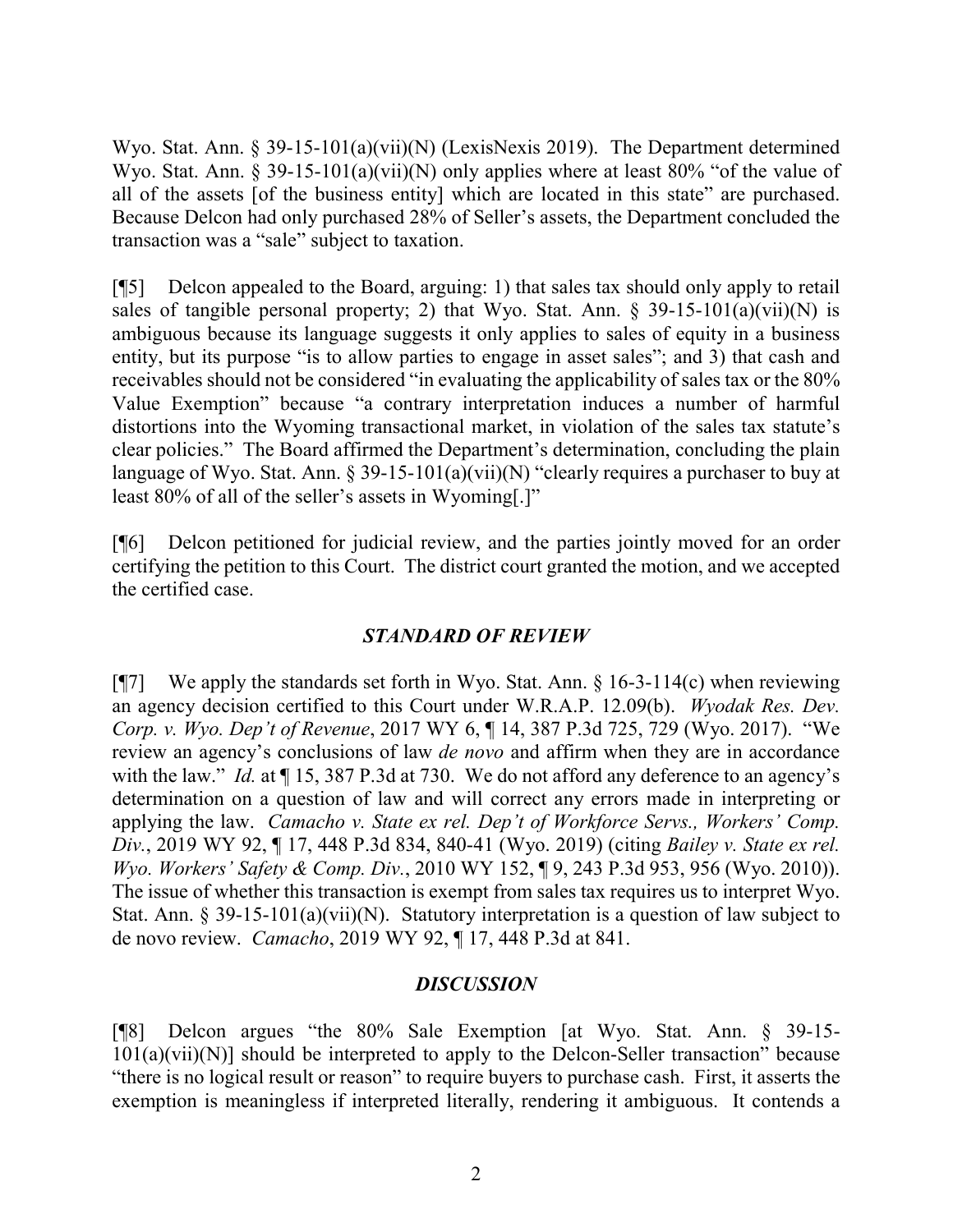better interpretation of the statute would exempt non-retail sales of substantially all of a seller's tangible assets when the buyer intends to continue to operate a business with those assets. It argues the Department's interpretation of Wyo. Stat. Ann. § 39-15-101(a)(vii)(N) introduces unnecessary and harmful distortions to transactions because it needlessly requires buyers to purchase cash. Finally, it argues buyers and sellers can circumvent the statute's requirements with creative lawyering, so those requirements should be disregarded to avoid "exalt[ing] form over substance." The Department responds that Wyo. Stat. Ann. § 39-15-101(a)(vii)(N) is unambiguous and does not exempt this transaction from sales tax. It urges us to disregard "Delcon's policy arguments about what words it prefers in the statute" because they "do not change the language the Legislature actually enacted."

[¶9] Delcon may be making a credible policy argument. Our role, however, is not to determine whether the legislature's chosen policy is the best one; it is to give effect to the one it chose. Our primary objective in interpreting statutes is to give effect to the legislature's intent. *Mattheis Co. v. Town of Jackson*, 2019 WY 78, ¶ 14, 444 P.3d 1268, 1273 (Wyo. 2019). The best evidence of the legislature's intent is the plain and ordinary meaning of the words used in the statute. *Id.* (citing *Rhoads v. State*, 2018 WY 143, ¶ 9, 431 P.3d 1130, 1133 (Wyo. 2018)); *In re Britain*, 2018 WY 101, ¶ 15, 425 P.3d 978, 983 (Wyo. 2018) ("We seek the legislature's intent 'as reflected in the plain and ordinary meaning of the words used in the statute.'") (quoting *TW v. State*, 2017 WY 26, ¶ 12, 390 P.3d 357, 360 (Wyo. 2017)); *Brock v. State ex rel. Wyo. Workforce Servs., Unemp't Ins. Div.*, 2017 WY 47, ¶ 8, 394 P.3d 460, 462 (Wyo. 2017) ("Our paramount consideration is the legislature's intent as reflected in the plain and ordinary meaning of the words used in the statute.") (quoting *Spreeman v. State*, 2012 WY 88, ¶ 10, 278 P.3d 1159, 1162 (Wyo. 2012)). Section 39-15-101(a)(vii)(N) plainly states that only purchases of "all or not less than eighty percent (80%) of the value *of all of the assets* which are located in this state" are excluded from the definition of sale and, thus, exempt from sales tax. (Emphasis added.)

[¶10] Delcon does not dispute that cash and accounts qualify as assets or that it did not purchase 80% of the value of all of Seller's assets. Instead, it urges us to interpret section 39-15-101(a)(vii)(N) to require only a purchase of 80% of a seller's *tangible personal property*, rather than 80% of its total Wyoming assets. But section 39-15-101(a)(vii)(N) does not differentiate between tangible and intangible assets. "We will not add that language in the guise of statutory interpretation. 'This Court is not at liberty to add words to a statute that the legislature chose to omit.'" *Int'l Ass'n of Fire Fighters Local Union No. 5058 v. Gillette/Wright/Campbell Cty. Fire Prot. Joint Powers Bd.*, 2018 WY 75, ¶ 33, 421 P.3d 1059, 1067 (Wyo. 2018) (quoting *Wyodak Res. Dev. Corp.*, 2017 WY 6, ¶ 31, 387 P.3d at 733). While not entirely illogical, Delcon's argument ignores that

> [C]ourts are not free to legislate. The first rule of statutory construction is that legislative intent, not a court's perception